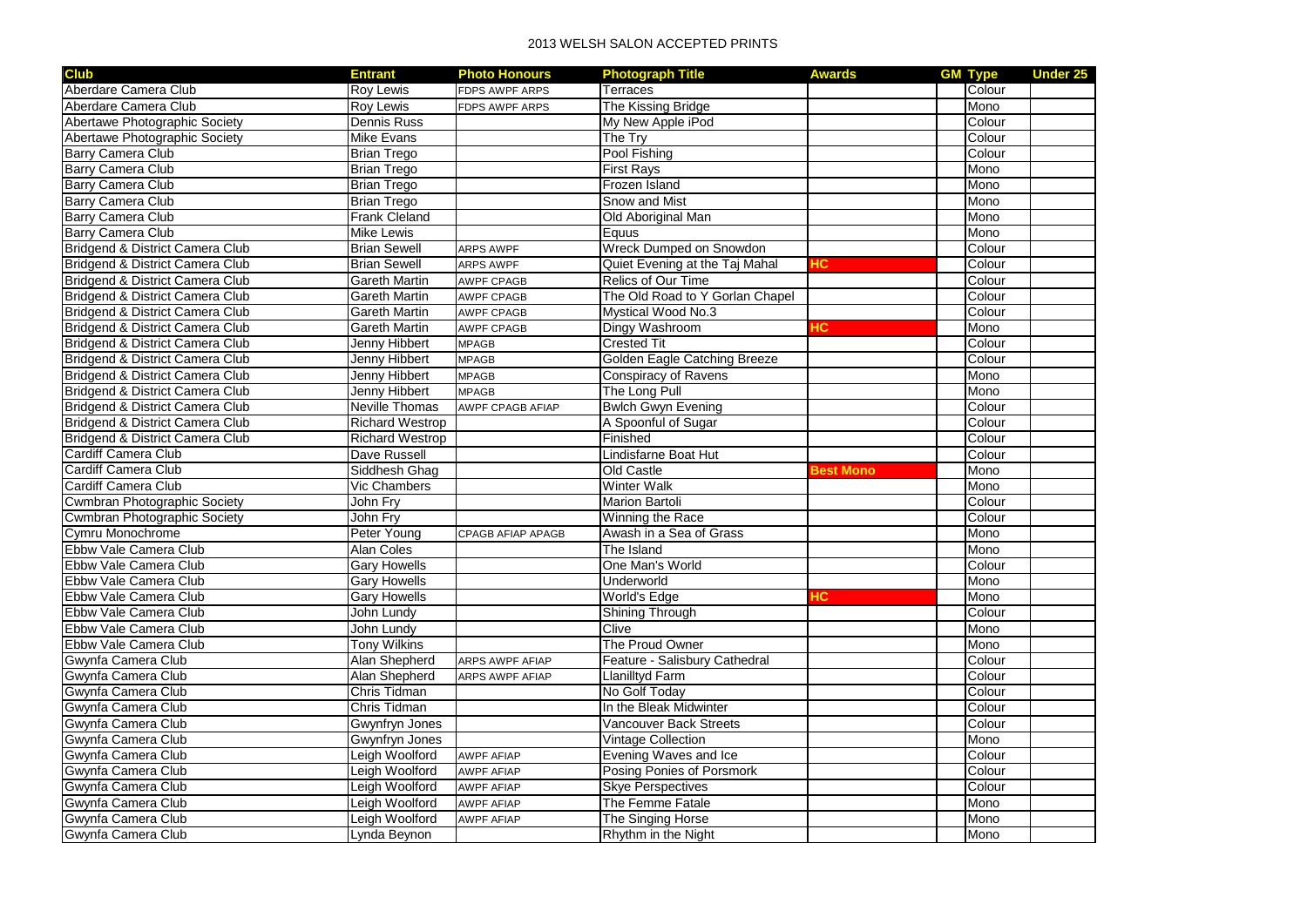| Gwynfa Camera Club                        | Lynda Beynon          |                         | <b>Sights and Sounds</b>      |                      |    | Mono   |  |
|-------------------------------------------|-----------------------|-------------------------|-------------------------------|----------------------|----|--------|--|
| Gwynfa Camera Club                        | Robert Beynon         |                         | Lady in Red                   |                      |    | Colour |  |
| Inn Focus Group                           | Coltrane Koh          |                         | Charge of the Light Brigades  |                      |    | Colour |  |
| Inn Focus Group                           | Coltrane Koh          |                         | No Water                      |                      |    | Colour |  |
| Inn Focus Group                           | Coltrane Koh          |                         | Prisoner of Time              |                      |    | Colour |  |
| Inn Focus Group                           | Gerwyn Williams       |                         | Morning                       |                      |    | Colour |  |
| Inn Focus Group                           | Gerwyn Williams       |                         | Red on Brown                  |                      |    | Colour |  |
| Inn Focus Group                           | Gerwyn Williams       |                         | The Path Finder               | -ю                   |    | Colour |  |
| Inn Focus Group                           | lan Munro             |                         | The Travel Writer             |                      |    | Colour |  |
| Inn Focus Group                           | lan Munro             |                         | Owner of a Lonely Heart       |                      |    | Mono   |  |
| Inn Focus Group                           | lan Munro             |                         | The Lugubrious Player         | <b>Best People</b>   |    | Colour |  |
| Inn Focus Group                           | <b>Nick Walton</b>    |                         | Preparations                  |                      |    | Colour |  |
| Inn Focus Group                           | <b>Nick Walton</b>    |                         | Sins of the Fathers           |                      |    | Colour |  |
| Inn Focus Group                           | <b>Nick Walton</b>    |                         | Sorry Seems To Be!!!          |                      |    | Colour |  |
| Inn Focus Group                           | <b>Nick Walton</b>    |                         | Dorothy and Timothy Agamble   | HС                   |    | Mono   |  |
| Inn Focus Group                           | Phil Morgan           |                         | Putting Your Foot In It       |                      |    | Colour |  |
| Inn Focus Group                           | Phil Morgan           |                         | Arvicola Amphibius            |                      |    | Colour |  |
| Inn Focus Group                           | Phil Morgan           |                         | The Cobalt King               |                      |    | Colour |  |
| Inn Focus Group                           | Phil Morgan           |                         | <b>Traeth Mawr</b>            |                      |    | Colour |  |
| Inn Focus Group                           | Phil Morgan           |                         | Asylum (A Cry for Help)       |                      |    | Mono   |  |
| Inn Focus Group                           | Steve Langton         |                         | Room with a View              |                      |    | Colour |  |
| Inn Focus Group                           | Steve Langton         |                         | <b>Texts From Mount Sinai</b> |                      |    | Colour |  |
| Inn Focus Group                           | Tom Dee               |                         | Having a Blast                | C: Graeme Webb       |    | Colour |  |
| Llanelli Photographic Society             | Alun Lewis            |                         | Reflections of Vianden        |                      |    | Colour |  |
| Llanelli Photographic Society             | <b>Arthur Mallett</b> | <b>AWPF</b>             | <b>Morning Mist</b>           |                      |    | Colour |  |
| Llanelli Photographic Society             | <b>Arthur Mallett</b> | <b>AWPF</b>             | <b>Glacier Express</b>        | C: Kate Webb         | GN | Colour |  |
| Llanelli Photographic Society             | <b>Clive Martin</b>   |                         | Holy Island                   |                      | GN | Colour |  |
| Llanelli Photographic Society             | <b>Clive Martin</b>   |                         | The Old Chapel                |                      |    | Colour |  |
| Llanelli Photographic Society             | <b>Graham Harries</b> |                         | The Amazing Mr. Calford!      |                      | GM | Colour |  |
| Llanelli Photographic Society             | <b>Graham Harries</b> |                         | The Night Bus                 |                      |    | Colour |  |
| Llanelli Photographic Society             | Jennifer Williams     |                         | More Tea Please               |                      | GM | Colour |  |
| Llanelli Photographic Society             | <b>Peter Francis</b>  |                         | Village Matron, Ethiopia      |                      | GN | Mono   |  |
| Llanelli Photographic Society             | <b>Peter Francis</b>  |                         | End of a Dream                |                      |    | Mono   |  |
| Llanelli Photographic Society             | Steve Milton          |                         | <b>Clowning Around</b>        |                      |    | Colour |  |
| Llanelli Photographic Society             | <b>Steve Milton</b>   |                         | <b>Material Girl</b>          | <b>Best Colour</b>   |    | Colour |  |
| Merthyr Tydfil Camera Club                | <b>Alan Kirby</b>     |                         | Giants Gone For Lunch         |                      |    | Mono   |  |
| Merthyr Tydfil Camera Club                | <b>Alan Kirby</b>     |                         | Racing                        |                      |    | Mono   |  |
| Merthyr Tydfil Camera Club                | <b>Barry Hill</b>     |                         | <b>Pontsticill Reservoir</b>  |                      |    | Colour |  |
| Merthyr Tydfil Camera Club                | <b>Barry Hill</b>     |                         | Last of the Good Light        |                      |    | Mono   |  |
| Merthyr Tydfil Camera Club                | <b>Barry Hill</b>     |                         | Nessie at Rannoch Moor        | <b>Best Creative</b> |    | Mono   |  |
| Merthyr Tydfil Camera Club                | <b>Barry Hill</b>     |                         | A Cold Landscape              | łС                   |    | Colour |  |
| Merthyr Tydfil Camera Club                | <b>Robert Lloyd</b>   | <b>FRPS EFIAP DPAGB</b> | <b>First To Rise</b>          |                      |    | Colour |  |
| Merthyr Tydfil Camera Club                | Robert Lloyd          | FRPS EFIAP DPAGB        | <b>Winter Sunrise</b>         |                      |    | Colour |  |
| Merthyr Tydfil Camera Club                | <b>Robert Lloyd</b>   | FRPS EFIAP DPAGB        | <b>Brecon Morning</b>         |                      |    | Mono   |  |
| Monmouth Photographic Club                | <b>Alison Stace</b>   |                         | <b>Bigsweir Mist</b>          |                      |    | Colour |  |
| Monmouth Photographic Club                | <b>Liz Harris</b>     |                         | <b>Trapped in Fantasy</b>     |                      |    | Colour |  |
| Mumbles & West Cross Photographic Society | Jean M Morgan         | <b>LRPS</b>             | <b>Red Tulip</b>              |                      |    | Colour |  |
| Neath & District Photographic Society     | <b>Cliff Emery</b>    |                         | Life of a Dandelion 1         |                      |    | Colour |  |
| Neath & District Photographic Society     | <b>Linda Cowen</b>    | <b>CPAGB AFIAP</b>      | <b>Stripes</b>                |                      |    | Colour |  |